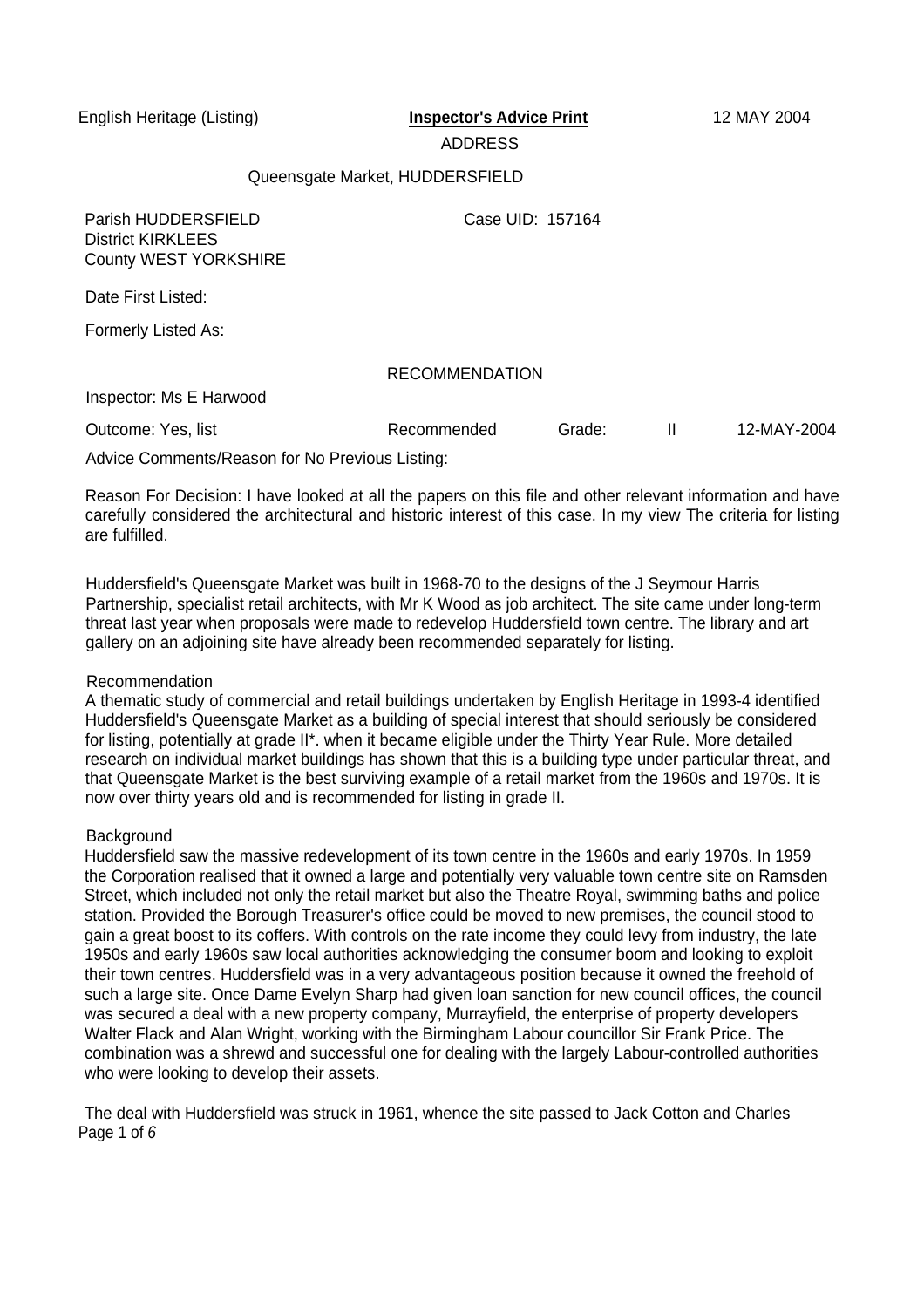Clore. Murrayfield selected the architects, however. The J Seymour Harris Partnership were architects to Ravenseft, one of the earliest and architecturally more inventive of the post-war speculators, but it also designed St George's Centre in Preston, the largest of Murrayfield's schemes and which opened in 1966. At Huddersfield, negotiations continued throughout 1963-4, the outline redevelopment plan was drawn up in 1965 and the detailed designs for the market were made in 1966. Work began on site in March 1968, undertaken by Token Construction of Croydon, but following the merger of Cotton and Clore's City Properties with the Land Securities Investment Trust in late 1968 the contract was reassigned to McAlpine's.

Huddersfield Corporation bought the market rights and tolls from the Ramsden family in 1876 and built the market hall for combined retail and wholesale trading. In 1888 the wholesale market moved out, but the retail market survived a serious fire in 1923 and increasing difficulties of vehicular access until its closure in late March 1970. This Victorian market building, a largely symmetrical Gothic composition by local architect Edward Hughes with a prominent tower, was a much-loved building and a great loss to the town. But it seems to have inspired its successor to be more technologically interesting - a Gothic building in modern form - by means of its mushroom vaults and clerestorey glazing. The Yorkshire Coat of Arms from the old police station, built on the site in 1898 and demolished in 1967, is also incorporated into the new building.

The new market hall marked the second phase of the redevelopment, following the building of the adjoining shopping parade between Ramsden and Princess Streets. The old market hall was demolished only after the new one opened, and more shops were then built on its site.

The plan of the market hall was designed to dispose shoppers evenly across the site, with two entrances from Ramsden Street and more direct access from Peel and Princess Streets. The alleys through the market follow the lines of the roof structure above. There are 187 market stalls and 27 shop units, all of which can be let individually or in multiples, as tends to be the case. The market was originally designed with a central cafe set up stairs and enjoying views of the town through the clerestorey windows, but instead this became the market offices.

The novelty of Queensgate Market is that its roof is made up of hyperbolic paraboloid shells, mushroom columns in other words but deliberately asymmetrical and rectilinear ones. The Architect in September 1972 (p.95) described Huddersfield as 'the first retail market in Europe to be covered by a roof form of this type'. There are 21 in all, four rows of four expressed internally and a row of five facing outwards towards the ring road of Queensgate. The system was devised by the engineers Leonard and Partners, and substantiated by tests at Southampton University. But the real interest is in the inventive way in which the columns are used. The columns themselves are of differing heights - alternating in one direction (north/south), in the other stepping upwards towards the east, then descending. As the land falls from west to east, the effect is particularly dramatic, while the sharp drop in the land allows for service access and car-parking to be set unobtrusively under the market with direct access on to the ring road.

Another feature of Huddersfield Market which sets it apart from other post-war market buildings is its incorporation of works of art. Nine relief panels face Queensgate, set above a wall of randomly coursed facing stone from the local Elland Edge quarry. The panels form a sequence of organic forms in roughtextured ceramic that contrast with the inorganic nature of the basic building and give distinction to the delivery or business end - the service entrance that is left unadorned in most retail buildings. The panels were designed and made by Fritz Steller, a German-born refugee architect who had settled in Stratfordupon-Avon. He also designed the metal relief on the north wall of the market hall.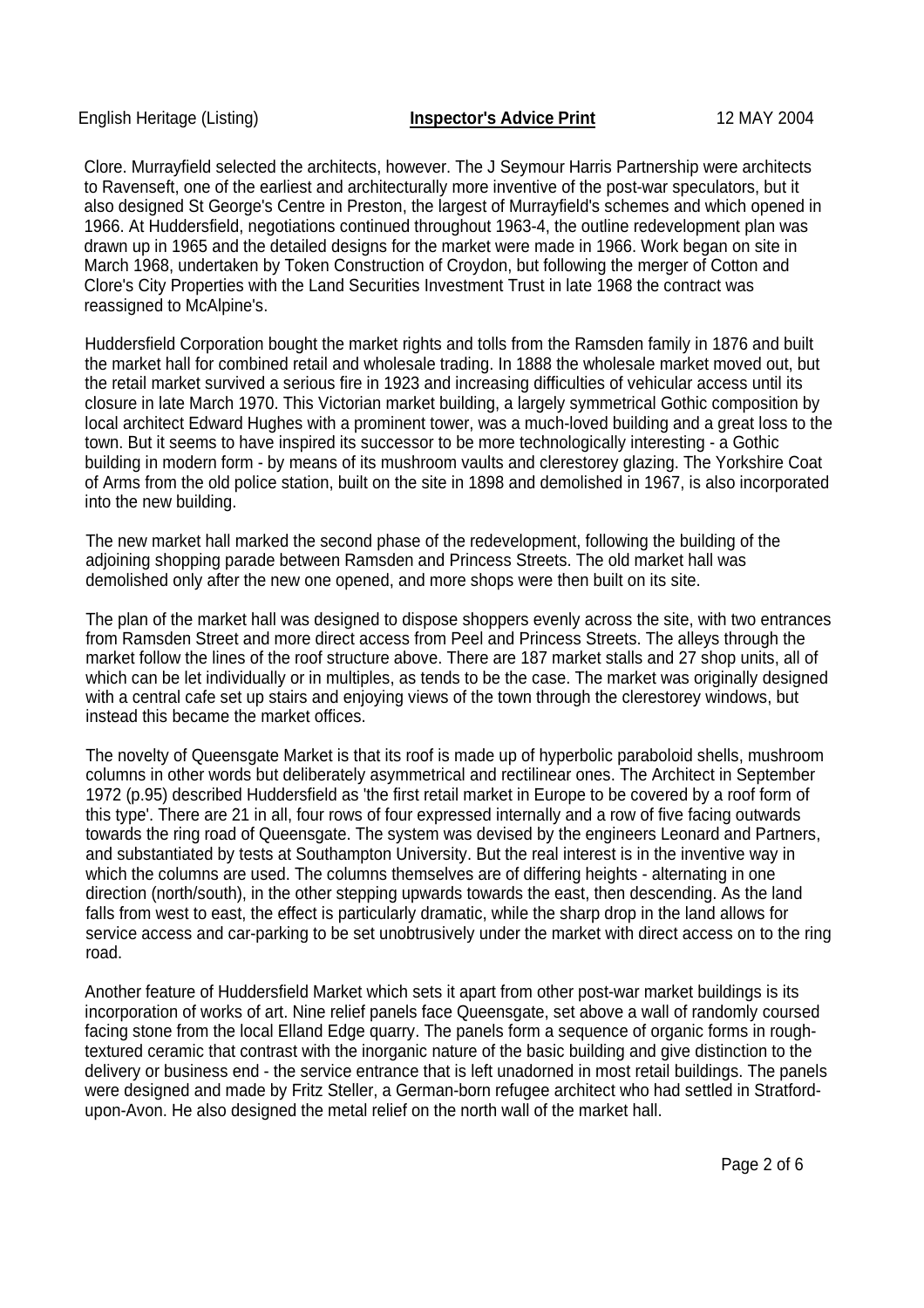# Queensgate Market in Context

A number of market halls were built in the post-war period. The earliest are those replacing, wholly or in part, markets destroyed in the war, of which the most notable examples are the listed Pannier Market in Plymouth and the Central Market in Coventry, both built in 1959-60. Rather later are a group of market halls in northern towns which were built as part of the comprehensive redevelopment of their town centres. The need for municipalities to maximise the income from their town centres has already been explained, and added to this was the need to entice people to shop in their town rather than go elsewhere. Market halls, being large, low buildings and generally owned freehold by the local authority, were particularly ripe for redevelopment. The wholesale rebuilding of so many historic towns may now be regretted, but in the market hall the property companies and their architects could often produce one space of both structural and architectural interest. Many of these 1960s halls are being threatened with redevelopment in their turn, and the fine hall of 1961 at Accrington, the only hall of a quality that approached that at Huddersfield, has already been demolished. The subject of market halls was raised as part of the thematic study of commercial buildings undertaken in 1993-4, but detailed research has had to await the series of spotlisting requests we have recently received, for first the Pannier Market, then Bury (rejected for listing in December 2003) and now Huddersfield. Visits to other markets have confirmed that Huddersfield's Queensgate Market is the pick of the crop.

## Conclusion

Huddersfield's Queensgate Market is recommended for listing as a dynamic, imaginative structure that combines light-weight concrete technology with innovations in patent glazing to produce a dramatic space full of natural lighting. The building gains added interest from its sensible plan that makes maximum use of the sloping site, with deliveries and car parking for the stall holders set immediately under the market off the ring road. Finally, there is the aesthetically pleasing use of natural stone with exposed concrete and the incorporation of abstract art by a distinctive emigre sculptor.

Decision Precis: Market hall of 1968-70 by the J Seymour Harris Partnership, with relief panels in ceramic and steel by Fritz Steller. The hall is of particular interest for the way it combines hyperbolic paraboloid roof shells supported on mushroom columns with patent glazing to provide an even natural light for the market stalls below.

VISITS 07-

MAY-2004 Internal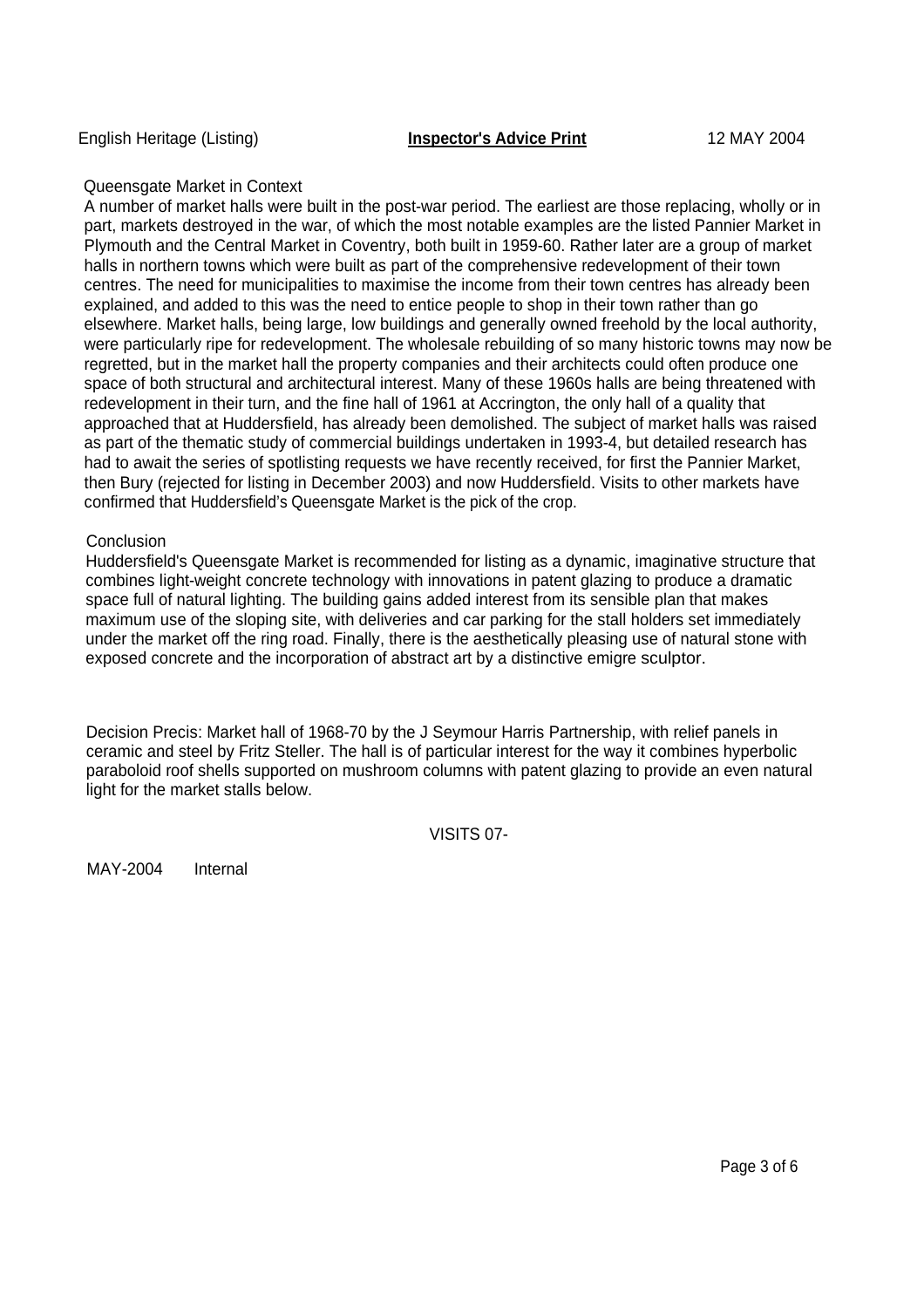**COUNTERSIGNIN** 

G First Countersigning Inspector: Mr P Smith

Comments: Agreed.

This remarkable Post-War building designed by J Seymour Harris & Partners and built 1968- 70. This building has been identified as one of the very best retail market buildings of the 1960s and 70s. It is structurally exciting as well as visually intreging. The huge columns supporting individual roof sections make for very visually exciting internal spaces. The 9 huge external relief panels by Fritz Steller form equally exciting external decoration. Listable.

12.05.2004

Second Countersigning Inspector:

Comments:

Proposed List Entry

| HUDDERSFIELD Queensgate Market 492030 |  |
|---------------------------------------|--|
|---------------------------------------|--|

GV II

Market Hall. 1968-70 to the designs of the J. Seymour Harris Partnership, with Leonard and Partners as consultant engineers. Reinforced concrete, board-marked internally to columns and partly clad in local Elland Edge stone and ceramic panels, with patent glazing. Roof covering not seen. Rectangular building on a site that slopes steeply downhill from the town centre to the west towards the ring road, Queensgate. The structure comprises 21 "mushroom" columns each supporting an asymmetrical rectangular section *i* each 56ft long by 31 ft wide by 10ft deep - of board-marked hyperbolic paraboloid roof, four rows of four and one of five facing Queensgate, where the market is set over a delivery bay and car park. From north to south the rows alternate in height, and from west to east they step upwards, then down. This means that there are gaps of 4<i,6<-. between each

Page 4 of 6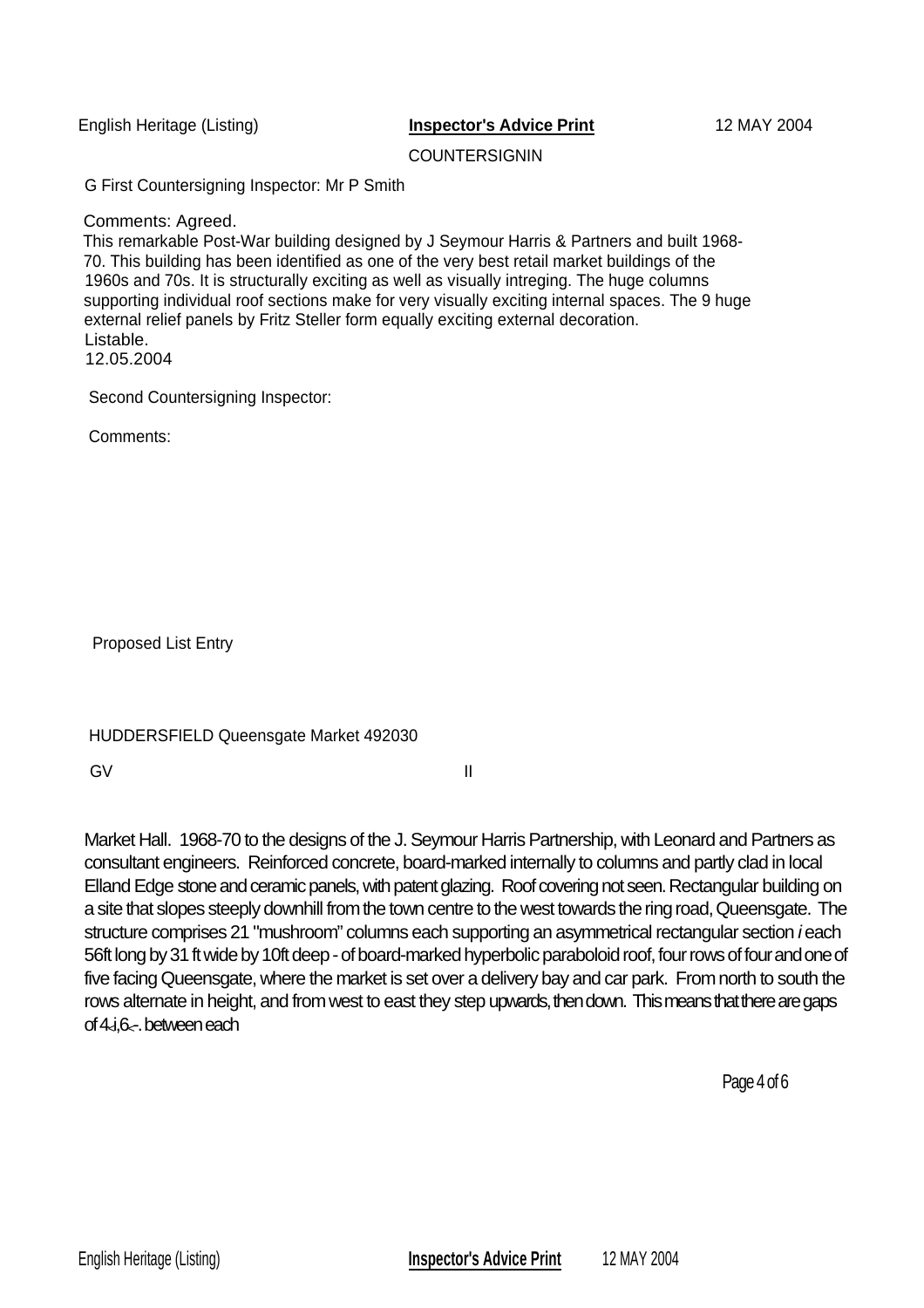roof section which is filled with patent glazing to form clerestoreys, the glazing suspended from the upper hypar to accommodate any movement which may occur and having aluminium bars. Further patent glazing over natural stone walling and expressed framework to facades on Princess and Peel Streets, whence there are direct entrances into the market hall £ from Peel Street via steps. Ventilation is by fixed louvers. From Ramsden Street the two entrances to the market are through shopping arcades, not themselves of any interest. The facade of the market hall on Queensgate incorporates five roof sections with patent glazing and is decorated with square ceramic panels by Fritz Steller, set over natural stone cladding. These continue across the facade of the adjoining shops, to make nine panels in all.

The interior was designed for 187 market stalls and 27 shop units, available singly or in multiple units. In the centre, panopticon like, is a former restaurant at first-floor level, heavily glazed, reached via steps and used as market offices. It is not known if it in fact ever opened as a restaurant, admired though it was for its views across the town. The north wall is decorated with a metal relief of abstract figures by Steller, and the Coat of Arms rescued from the police station (built 1898) formerly on the site. The shops and stall units themselves are not of particular interest save that they exhibit charismatic examples of c.1970 signage with their serif italic lettering. The interior also incorporates a 1935 "Jubilee" K6 telephone kiosk to the designs of Sir Giles Gilbert Scott.

The market hall forms part of a much larger redevelopment of central Huddersfield in the 1960s and 1970s, on land owned by the Corporation, by first Murrayfield and then by Jack Cotton and Charles Clore. The novel integration of structure and glazing, developed by Leonard and Partners and refined through tests at Southampton University, on one level defines the circulation pattern through the building, but it also offers a striking link, in modern form, with the Gothic style of the old market building (1876 by Edward Hughes) on an adjacent site that the present building replaced. The Yorkshire Coat of Arms from the old police station, built on the site in 1898 and demolished in 1967, is also incorporated into the new building.

The novelty of Queensgate Market is that its roof is made up of hyperbolic paraboloid shells, mushroom columns in other words but deliberately asymmetrical and rectilinear ones. The Architect in September 1972 (p.95) described Huddersfield as 'the first retail market in Europe to be covered by a roof form of this type with vertical patent glazing<sup>1</sup>. As the land falls from west to east, the effect is particularly dramatic. Another feature of Huddersfield Market which sets it apart from other post-war market buildings is its incorporation of works of art. Fritz Steller was a

Page 5 of 6